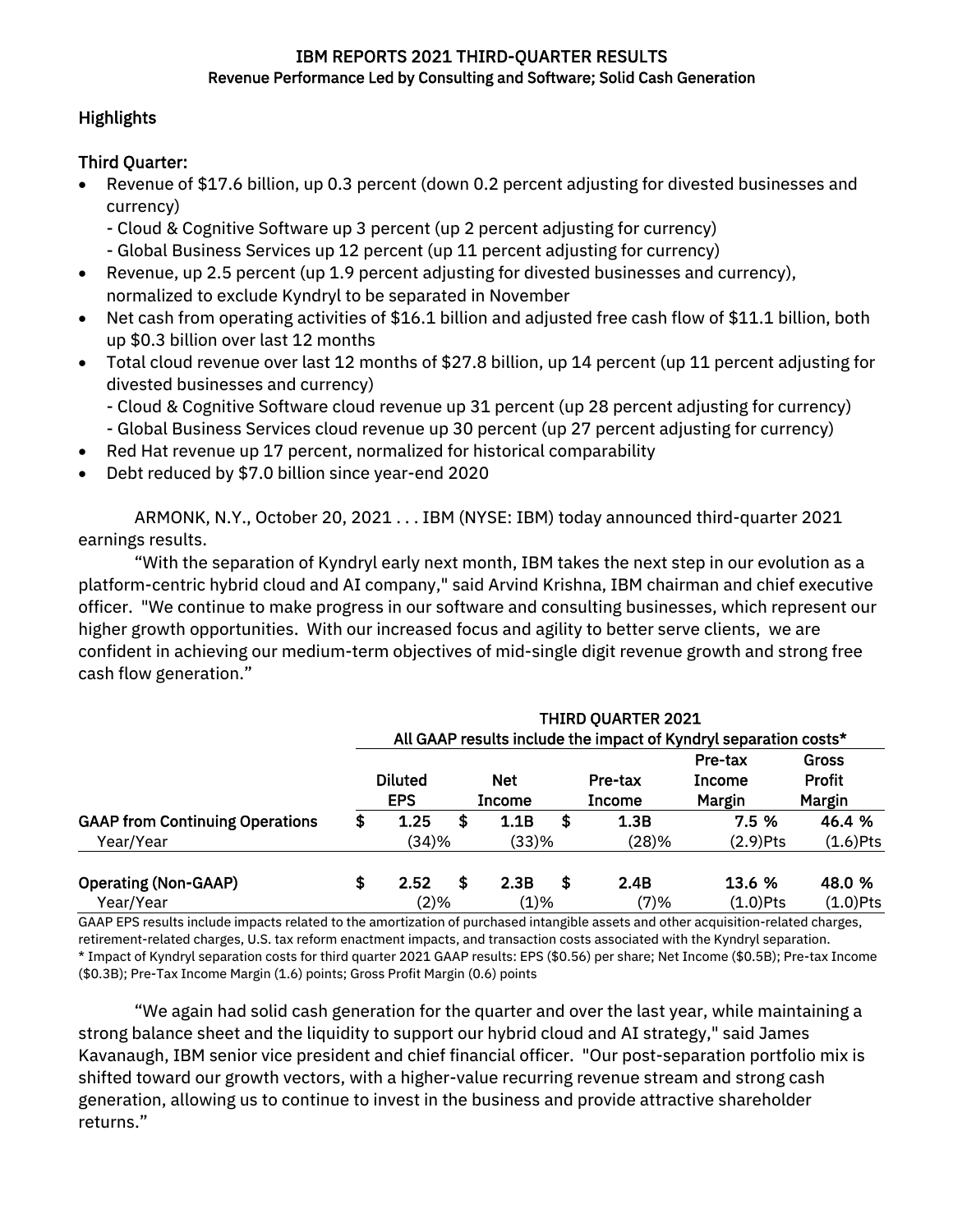### Cash Flow and Balance Sheet

In the third quarter, the company generated net cash from operating activities of \$2.7 billion. IBM's free cash flow was \$0.6 billion, which includes \$0.6 billion of cash impacts from the company's structural actions initiated in the fourth quarter of 2020 and the transaction costs associated with the separation of Kyndryl. IBM's adjusted free cash flow, excluding these cash impacts, was \$1.2 billion. The company returned \$1.5 billion to shareholders in dividends.

Over the last 12 months, the company generated net cash from operating activities of \$16.1 billion. IBM's free cash flow for the last 12 months was \$9.2 billion. The company's adjusted free cash flow, excluding cash impacts of \$1.8 billion for the structural actions and transaction separation costs, was \$11.1 billion.

IBM ended the third quarter with \$8.4 billion of cash on hand (includes marketable securities), down \$5.9 billion from year-end 2020 reflecting acquisitions of \$3.0 billion and debt reduction payments. Debt, including Global Financing debt of \$15.9 billion, totaled \$54.5 billion, down \$7.0 billion since the end of 2020, and down \$18.5 billion since closing the Red Hat acquisition.

# Segment Results for Third Quarter

- *Cloud & Cognitive Software (includes Cloud & Data Platforms, Cognitive Applications and Transaction Processing Platforms) —* revenues of \$5.7 billion, up 2.5 percent (up 1.9 percent adjusting for currency). Cloud & Data Platforms grew 10 percent (up 9 percent adjusting for currency), Cognitive Applications revenue was flat (down 1 percent adjusting for currency) and Transaction Processing Platforms declined 9 percent. Cloud revenue up 21 percent (up 20 percent adjusting for currency).
- *Global Business Services (includes Consulting, Application Management and Global Process Services) —* revenues of \$4.4 billion, up 11.6 percent (up 11.0 percent adjusting for currency), with growth in Consulting, up 17 percent (up 16 percent adjusting for currency), Application Management up 5 percent, and Global Process Services up 19 percent. Cloud revenue up 38 percent (up 37 percent adjusting for currency).
- *Global Technology Services* (*includes Infrastructure & Cloud Services and Technology Support Services) —* revenues of \$6.2 billion, down 4.8 percent (down 5.4 percent adjusting for currency). Infrastructure & Cloud Services declined 5 percent (down 6 percent adjusting for currency) and Technology Support Services declined 4 percent (down 5 percent adjusting for currency). Cloud revenue up 1 percent (flat adjusting for currency). Gross profit margin up 120 basis points.
- *Systems (includes Systems Hardware and Operating Systems Software) —* revenues of \$1.1 billion, down 11.9 percent (down 12.4 percent adjusting for currency), driven by declines in IBM Z (down 33 percent) and Power systems down 24 percent (down 25 percent adjusting for currency). Storage Systems grew 11 percent. Cloud revenue down 42 percent (down 43 percent adjusting for currency).
- *Global Financing (includes financing and used equipment sales) —* revenues of \$220 million, down 19.2 percent (down 19.8 percent adjusting for currency).

# Year-To-Date 2021 Results

Revenues for the nine-month period ended September 30, 2021 totaled \$54.1 billion, an increase of 1.6 percent year to year (down 1 percent adjusting for divested businesses and currency) compared with \$53.3 billion for the first nine months of 2020. Net income was \$3.4 billion, down 19 percent year to year, reflecting the impact of \$0.7 billion of transaction costs associated with the Kyndryl separation. Diluted earnings per share was \$3.77 compared with \$4.72 per diluted share for the 2020 period, a decrease of 20 percent.

GAAP earnings per share results include a (\$2.85) per-share impact for charges related to amortization of purchased intangible assets and other acquisition-related charges, retirement-related charges, U.S. tax reform enactment impacts, and transaction costs associated with the Kyndryl separation. The impact of the Kyndryl separation costs was (\$0.76) per share.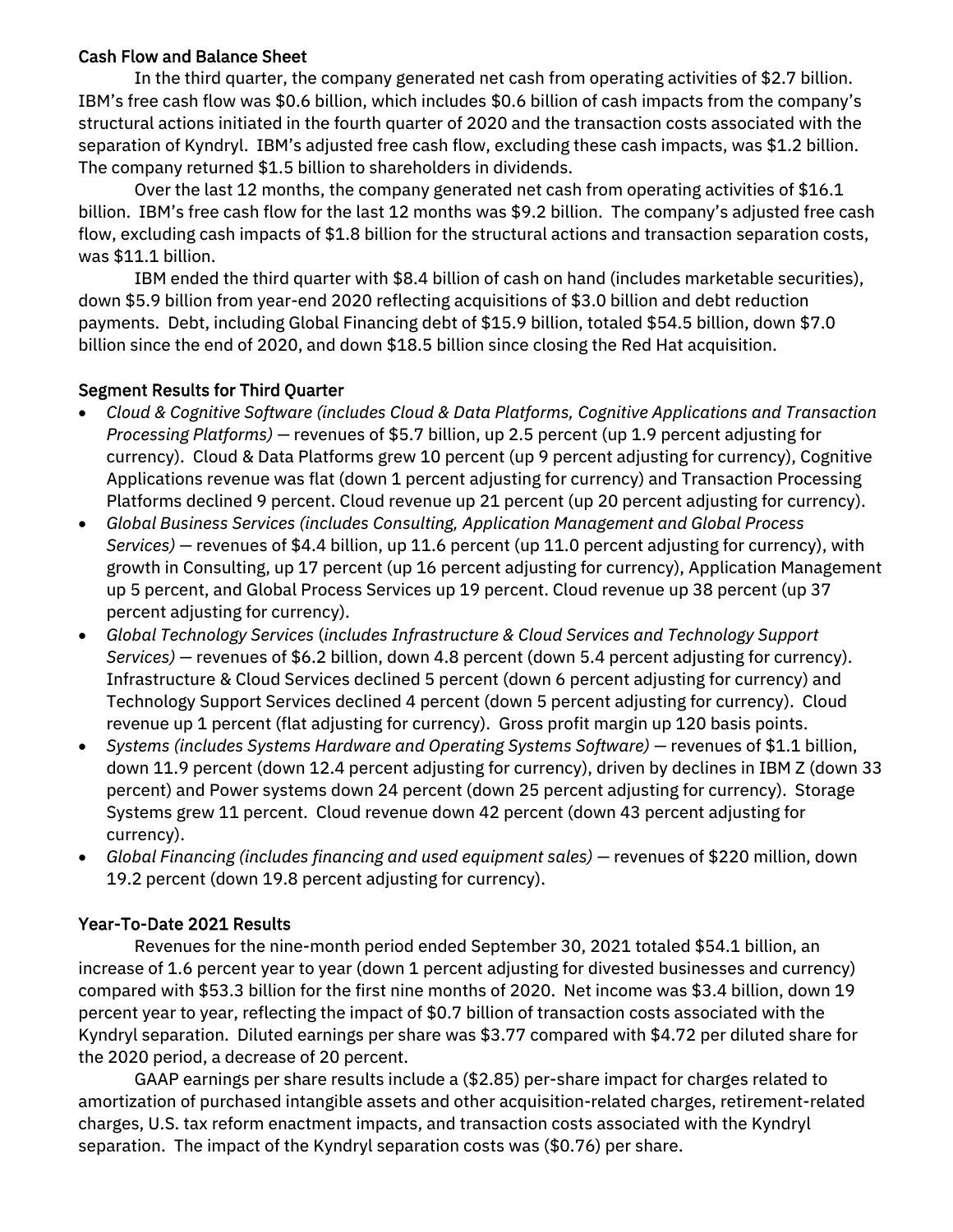Operating (non-GAAP) net income for the nine months ended September 30, 2021 was \$6.0 billion compared with \$5.9 billion in the prior-year period, an increase of 1.3 percent. Operating (non-GAAP) diluted earnings per share from continuing operations was \$6.62 compared with \$6.60 per diluted share for the 2020 period, flat year to year.

# Forward-Looking and Cautionary Statements

Except for the historical information and discussions contained herein, statements contained in this release may constitute forward-looking statements within the meaning of the Private Securities Litigation Reform Act of 1995. Forward-looking statements are based on the company's current assumptions regarding future business and financial performance. These statements involve a number of risks, uncertainties and other factors that could cause actual results to differ materially, including, but not limited to, the following: a downturn in economic environment and client spending budgets; a failure of the company's innovation initiatives; damage to the company's reputation; risks from investing in growth opportunities; failure of the company's intellectual property portfolio to prevent competitive offerings and the failure of the company to obtain necessary licenses; the possibility that the proposed separation of the managed infrastructure services unit of the company's Global Technology Services segment will not be completed within the anticipated time period or at all, the possibility of disruption or unanticipated costs in connection with the proposed separation or the possibility that the separation will not achieve its intended benefits; the company's ability to successfully manage acquisitions, alliances and dispositions, including integration challenges, failure to achieve objectives, the assumption of liabilities, and higher debt levels; fluctuations in financial results; impact of local legal, economic, political, health and other conditions; the company's failure to meet growth and productivity objectives; ineffective internal controls; the company's use of accounting estimates; impairment of the company's goodwill or amortizable intangible assets; the company's ability to attract and retain key employees and its reliance on critical skills; impacts of relationships with critical suppliers; product quality issues; impacts of business with government clients; reliance on third party distribution channels and ecosystems; cybersecurity and data privacy considerations; adverse effects from environmental matters, tax matters; legal proceedings and investigatory risks; the company's pension plans; currency fluctuations and customer financing risks; impact of changes in market liquidity conditions and customer credit risk on receivables; risk factors related to IBM securities; and other risks, uncertainties and factors discussed in the company's Form 10-Qs, Form 10-K and in the company's other filings with the U.S. Securities and Exchange Commission or in materials incorporated therein by reference. Any forward-looking statement in this release speaks only as of the date on which it is made. Except as required by law, the company assumes no obligation to update or revise any forward-looking statements.

## Presentation of Information in this Press Release

In an effort to provide investors with additional information regarding the company's results as determined by generally accepted accounting principles (GAAP), the company has also disclosed in this press release the following non-GAAP information, which management believes provides useful information to investors:

IBM results —

- adjusting for currency (i.e., at constant currency);
- total revenue and cloud revenue adjusting for divested businesses and currency;
- total revenue normalized to exclude Kyndryl to be separated in November;
- Red Hat revenue normalized for historical comparability;
- presenting operating (non-GAAP) earnings per share amounts and related income statement items;
- free cash flow;
- adjusted free cash flow.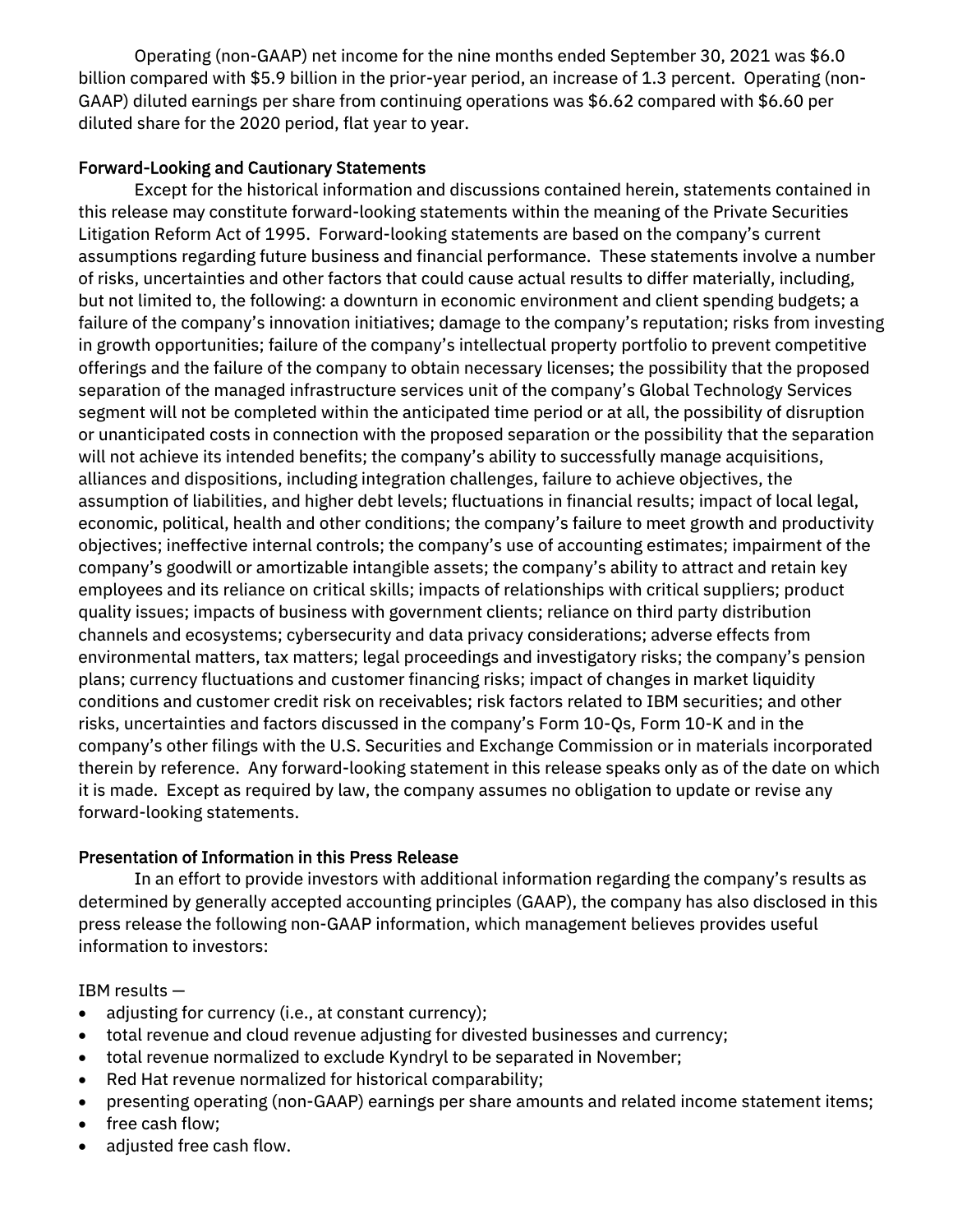The rationale for management's use of these non-GAAP measures is included in Exhibit 99.2 in the Form 8-K that includes this press release and is being submitted today to the SEC.

### Conference Call and Webcast

IBM's regular quarterly earnings conference call is scheduled to begin at 5:00 p.m. EDT, today. The Webcast may be accessed via a link at https://www.ibm.com/investor/events/earnings-3q21. Presentation charts will be available shortly before the Webcast.

Financial Results Below (certain amounts may not add due to use of rounded numbers; percentages presented are calculated from the underlying whole-dollar amounts).

Contact: IBM

 Sarah Meron, 347-891-1770 sarah.meron@ibm.com

 Tim Davidson, 914-844-7847 tfdavids@us.ibm.com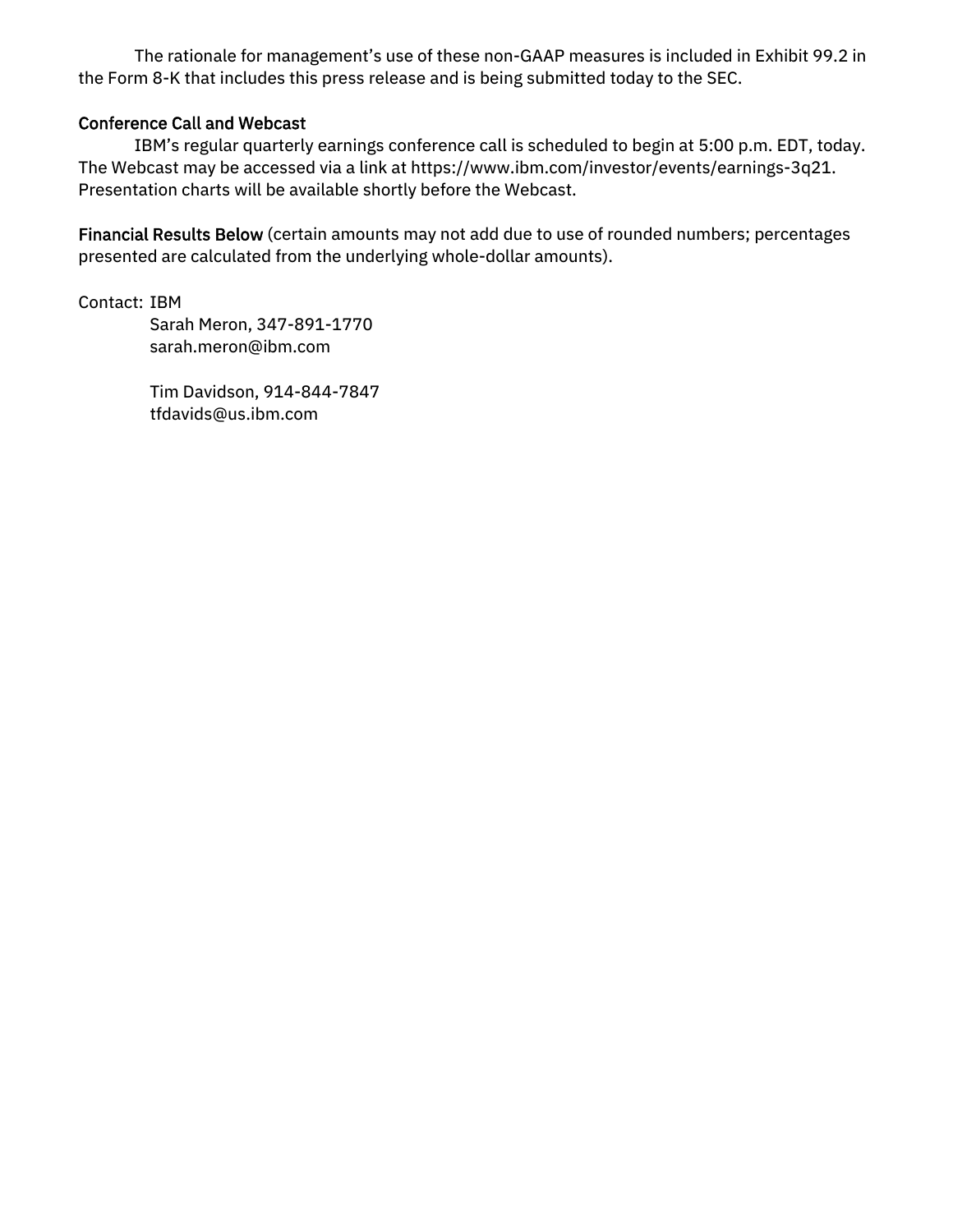### INTERNATIONAL BUSINESS MACHINES CORPORATION COMPARATIVE FINANCIAL RESULTS (Unaudited; Dollars in millions except per share amounts)

|                                                            | <b>Three Months Ended</b><br>September 30, |             | <b>Nine Months Ended</b><br>September 30, |            |  |  |
|------------------------------------------------------------|--------------------------------------------|-------------|-------------------------------------------|------------|--|--|
|                                                            | 2021                                       | 2020        | 2021                                      | 2020       |  |  |
| <b>REVENUE</b>                                             |                                            |             |                                           |            |  |  |
| Cloud & Cognitive Software                                 | \$<br>5,692                                | 5,553<br>\$ | \$17,227                                  | \$16,540   |  |  |
| <b>Global Business Services</b>                            | 4,427                                      | 3,965       | 13,002                                    | 11,992     |  |  |
| <b>Global Technology Services</b>                          | 6,154                                      | 6,462       | 18,866                                    | 19,245     |  |  |
| Systems                                                    | 1,107                                      | 1,257       | 4,251                                     | 4,477      |  |  |
| <b>Global Financing</b>                                    | 220                                        | 273         | 702                                       | 837        |  |  |
| Other                                                      | 18                                         | 50          | 45                                        | 163        |  |  |
| <b>TOTAL REVENUE</b>                                       | 17,618                                     | 17,560      | 54,093                                    | 53,253     |  |  |
| <b>GROSS PROFIT</b>                                        | 8,171                                      | 8,430       | 25,379                                    | 25,052     |  |  |
| <b>GROSS PROFIT MARGIN</b>                                 |                                            |             |                                           |            |  |  |
| Cloud & Cognitive Software                                 | 77.0 %                                     | 77.1 %      | 77.1 %                                    | 76.6 %     |  |  |
| <b>Global Business Services</b>                            | 29.8 %                                     | 32.9 %      | 28.6 %                                    | 29.5 %     |  |  |
| <b>Global Technology Services</b>                          | 36.2 %                                     | 35.0 %      | 35.3 %                                    | 34.4 %     |  |  |
| Systems                                                    | 41.3 %                                     | 51.2 %      | 51.3 %                                    | 53.7 %     |  |  |
| <b>Global Financing</b>                                    | 25.6 %                                     | 37.5 %      | 28.4 %                                    | 39.0 %     |  |  |
| <b>TOTAL GROSS PROFIT MARGIN</b>                           | 46.4 %                                     | 48.0 %      | 46.9 %                                    | 47.0 %     |  |  |
| <b>EXPENSE AND OTHER INCOME</b>                            |                                            |             |                                           |            |  |  |
| <b>S, G&amp;A</b>                                          | 4,860                                      | 4,647       | 15,368                                    | 15,849     |  |  |
| <b>R,D&amp;E</b>                                           | 1,621                                      | 1,515       | 4,907                                     | 4,722      |  |  |
| Intellectual property and custom development income        | (153)                                      | (134)       | (435)                                     | (453)      |  |  |
| Other (income) and expense                                 | 234                                        | 253         | 911                                       | 614        |  |  |
| Interest expense                                           | 291                                        | 323         | 852                                       | 971        |  |  |
| TOTAL EXPENSE AND OTHER INCOME                             | 6,852                                      | 6,603       | 21,603                                    | 21,704     |  |  |
|                                                            |                                            |             |                                           |            |  |  |
| <b>INCOME/(LOSS) FROM CONTINUING OPERATIONS</b>            |                                            |             |                                           |            |  |  |
| <b>BEFORE INCOME TAXES</b>                                 | 1,319                                      | 1,827       | 3,776                                     | 3,348      |  |  |
| Pre-tax margin                                             | 7.5 %                                      | 10.4 %      | 7.0 %                                     | 6.3 %      |  |  |
| Provision for/(Benefit from) income taxes                  | 188                                        | 128         | 365                                       | (888)      |  |  |
| Effective tax rate                                         | 14.3 %                                     | 7.0 %       | 9.7 %                                     | $(26.5)\%$ |  |  |
| <b>INCOME FROM CONTINUING OPERATIONS</b>                   | \$1,130                                    | \$1,698     | \$3,411                                   | \$4,237    |  |  |
| <b>DISCONTINUED OPERATIONS</b>                             |                                            |             |                                           |            |  |  |
| Income/(Loss) from discontinued operations, net of taxes   |                                            | (1)         | (1)                                       | (2)        |  |  |
| <b>NET INCOME</b>                                          | \$1,130                                    | \$1,698     | \$3,410                                   | \$4,234    |  |  |
| <b>EARNINGS/(LOSS) PER SHARE OF COMMON STOCK</b>           |                                            |             |                                           |            |  |  |
| <b>Assuming Dilution</b>                                   |                                            |             |                                           |            |  |  |
| <b>Continuing Operations</b>                               | \$<br>1.25                                 | \$<br>1.89  | 3.77<br>\$                                | 4.72<br>\$ |  |  |
| <b>Discontinued Operations</b>                             | \$<br>0.00                                 | \$<br>0.00  | \$<br>0.00                                | \$<br>0.00 |  |  |
| <b>TOTAL</b>                                               | $\overline{\mathfrak{s}}$<br>1.25          | \$<br>1.89  | $\overline{\mathfrak{s}}$<br>3.77         | \$<br>4.72 |  |  |
|                                                            |                                            |             |                                           |            |  |  |
| Basic                                                      |                                            |             |                                           |            |  |  |
| <b>Continuing Operations</b>                               | \$<br>1.26                                 | \$<br>1.90  | 3.81<br>\$                                | \$<br>4.76 |  |  |
| <b>Discontinued Operations</b>                             | $\frac{1}{2}$<br>0.00                      | \$<br>0.00  | \$<br>0.00                                | \$<br>0.00 |  |  |
| <b>TOTAL</b>                                               | $\overline{\mathfrak{s}}$<br>1.26          | \$<br>1.90  | \$<br>3.81                                | \$<br>4.76 |  |  |
| WEIGHTED-AVERAGE NUMBER OF COMMON SHARES OUTSTANDING (M's) |                                            |             |                                           |            |  |  |
| <b>Assuming Dilution</b>                                   | 906.0                                      | 897.3       | 904.0                                     | 895.8      |  |  |
| <b>Basic</b>                                               | 897.1                                      | 891.4       | 895.3                                     | 889.6      |  |  |
|                                                            |                                            |             |                                           |            |  |  |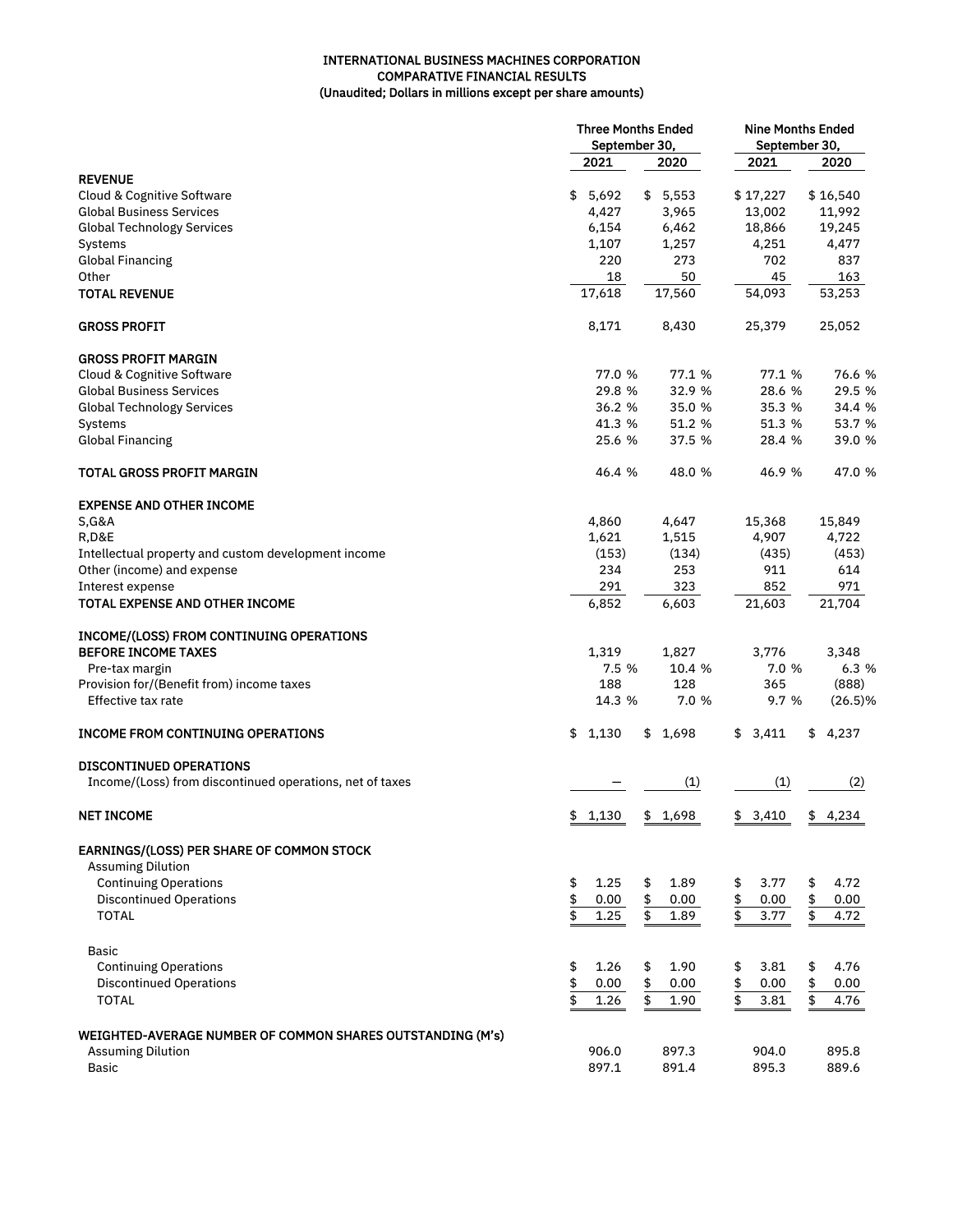#### INTERNATIONAL BUSINESS MACHINES CORPORATION CONDENSED CONSOLIDATED BALANCE SHEET (Unaudited)

|                                               | At<br>September 30, | At<br>December 31, |
|-----------------------------------------------|---------------------|--------------------|
| (Dollars in Millions)                         | 2021                | 2020               |
| <b>ASSETS:</b>                                |                     |                    |
| <b>Current Assets:</b>                        |                     |                    |
| Cash and cash equivalents                     | \$<br>7,455         | \$<br>13,212       |
| Restricted cash                               | 352                 | 463                |
| Marketable securities                         | 600                 | 600                |
| Notes and accounts receivable - trade, net    | 6,609               | 7,132              |
| Short-term financing receivables, net         | 7,161               | 10,892             |
| Other accounts receivable, net                | 899                 | 714                |
| Inventories                                   | 1,891               | 1,839              |
| Deferred costs                                | 2,046               | 2,107              |
| Prepaid expenses and other current assets     | 2,954               | 2,206              |
| <b>Total Current Assets</b>                   | 29,967              | 39,165             |
| Property, plant and equipment, net            | 9,138               | 10,040             |
| Operating right-of-use assets, net            | 4,253               | 4,686              |
| Long-term financing receivables, net          | 5,046               | 7,086              |
| Prepaid pension assets                        | 8,197               | 7,610              |
| Deferred costs                                | 2,248               | 2,449              |
| Deferred taxes                                | 8,967               | 9,241              |
| Goodwill                                      | 61,378              | 59,617             |
| Intangibles, net                              | 13,025              | 13,796             |
| Investments and sundry assets                 | 1,996               | 2,282              |
| <b>Total Assets</b>                           | 144,214<br>\$       | 155,971<br>\$      |
| <b>LIABILITIES:</b>                           |                     |                    |
| <b>Current Liabilities:</b>                   |                     |                    |
| Taxes                                         | \$<br>2,159         | \$<br>3,301        |
| Short-term debt                               | 7,575               | 7,183              |
| Accounts payable                              | 4,248               | 4,908              |
| Deferred income                               | 12,264              | 12,833             |
| Operating lease liabilities                   | 1,285               | 1,357              |
| Other liabilities                             | 8,300               | 10,287             |
| <b>Total Current Liabilities</b>              | 35,832              | 39,869             |
| Long-term debt                                | 46,926              | 54,355             |
| Retirement related obligations                | 16,764              | 18,248             |
| Deferred income                               | 3,965               | 4,301              |
| Operating lease liabilities                   | 3,192               | 3,574              |
| <b>Other liabilities</b>                      | 15,179              | 14,897             |
| <b>Total Liabilities</b>                      | 121,858             | 135,244            |
| <b>EQUITY:</b>                                |                     |                    |
| <b>IBM Stockholders' Equity:</b>              |                     |                    |
| Common stock                                  | 57,189              | 56,556             |
| Retained earnings                             | 161,747             | 162,717            |
| Treasury stock - at cost                      | (169, 406)          | (169, 339)         |
| Accumulated other comprehensive income/(loss) | (27, 302)           | (29, 337)          |
| <b>Total IBM Stockholders' Equity</b>         | 22,228              | 20,597             |
| Noncontrolling interests                      | 129                 | 129                |
| <b>Total Equity</b>                           | 22,357              | 20,727             |
| <b>Total Liabilities and Equity</b>           | 144,214<br>S        | 155,971<br>\$      |
|                                               |                     |                    |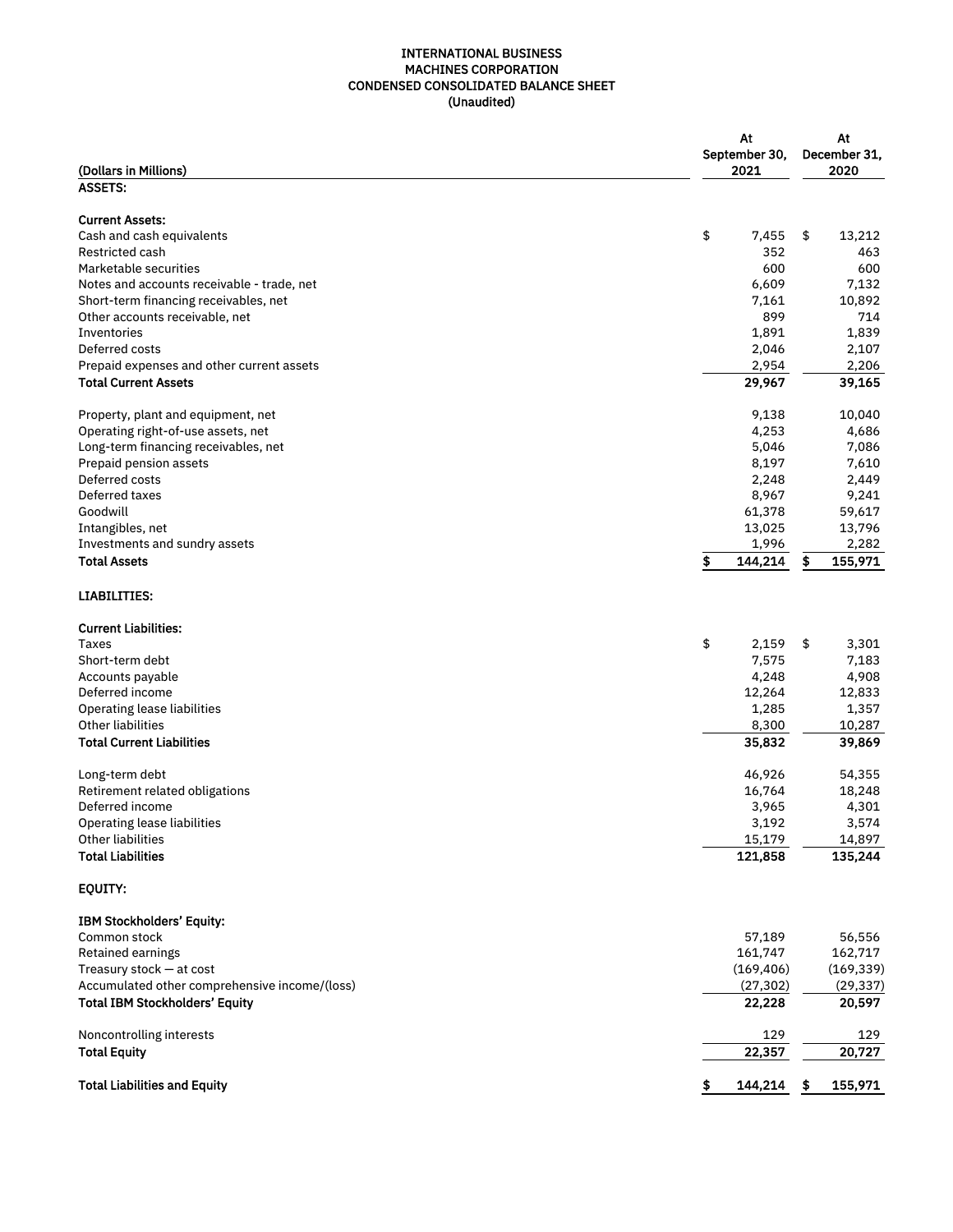#### INTERNATIONAL BUSINESS MACHINES CORPORATION CASH FLOW ANALYSIS (Unaudited)

|                                                                                            | <b>Three Months Ended</b><br>September 30, |             | <b>Nine Months Ended</b><br>September 30, |    | <b>Trailing Twelve</b><br><b>Months Ended</b><br>September 30, |    |          |
|--------------------------------------------------------------------------------------------|--------------------------------------------|-------------|-------------------------------------------|----|----------------------------------------------------------------|----|----------|
| (Dollars in Millions)                                                                      | 2021                                       | 2020        | 2021                                      |    | 2020                                                           |    | 2021     |
| Net Cash Provided by Operating Activities per GAAP:                                        | \$<br>2,713                                | \$<br>4,286 | \$10.252                                  |    | \$12,337                                                       | \$ | 16,111   |
| Less: Change in Global Financing (GF) Receivables                                          | 1,472                                      | 2,353       | 5,235                                     |    | 5,324                                                          |    | 4,260    |
| Capital Expenditures, net                                                                  | (638)                                      | (829)       | (1,855)                                   |    | (2, 262)                                                       |    | (2,635)  |
| <b>Free Cash Flow</b>                                                                      | 603                                        | 1,104       | 3,162                                     |    | 4,751                                                          |    | 9,216    |
| Structural actions initiated in 4020 & Separation charges (1)                              | 566                                        |             | 1,792                                     |    |                                                                |    | 1,841    |
| <b>Adjusted Free Cash Flow</b>                                                             | 1,170                                      | 1,104       | 4,954                                     |    | 4,751                                                          |    | 11,057   |
| <b>Free Cash Flow</b>                                                                      | 603                                        | 1,104       | 3,162                                     |    | 4,751                                                          |    | 9,216    |
| Acquisitions                                                                               | (152)                                      | (17)        | (3,018)                                   |    | (37)                                                           |    | (3,317)  |
| <b>Divestitures</b>                                                                        | 51                                         | (248)       | 26                                        |    | 510                                                            |    | 19       |
| <b>Dividends</b>                                                                           | (1, 471)                                   | (1, 453)    | (4, 395)                                  |    | (4, 343)                                                       |    | (5,850)  |
| Non-GF Debt                                                                                | 1,187                                      | 1,019       | (1, 143)                                  |    | 4,977                                                          |    | (5,899)  |
| Other (includes GF Net Receivables and GF Debt)                                            | 22                                         | 1,098       | (500)                                     |    | 886                                                            |    | (1,516)  |
| Change in Cash, Cash Equivalents, Restricted Cash and Short-<br>term Marketable Securities | 241                                        | 1,503       | (5,868)<br>5                              | s. | 6,744                                                          |    | (7, 347) |
|                                                                                            |                                            |             |                                           |    |                                                                |    |          |

(1) Includes cash impacts incurred in the period related to structural actions initiated in 4Q20 and separation related costs.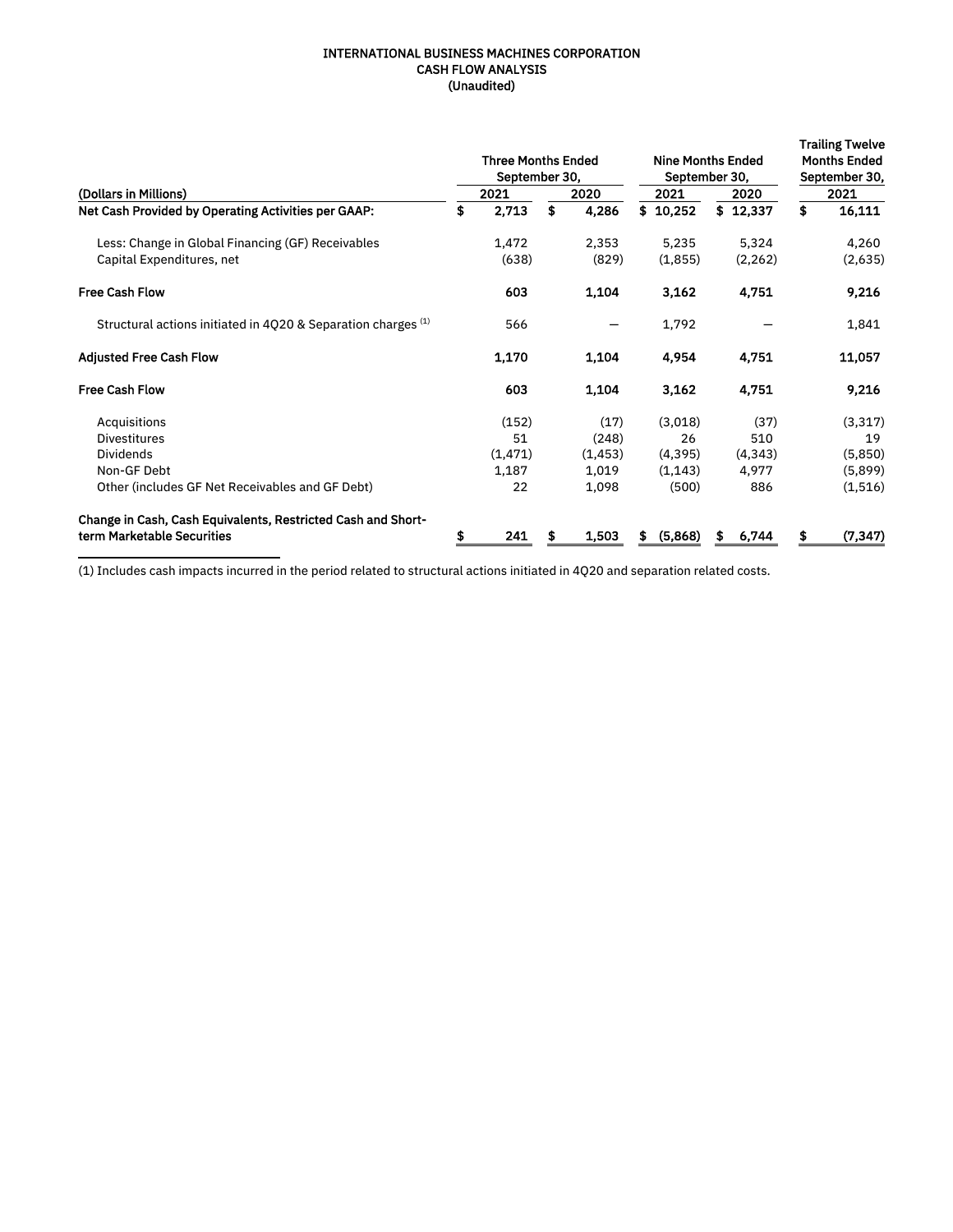#### INTERNATIONAL BUSINESS MACHINES CORPORATION CASH FLOW (Unaudited)

|                                                          |    | <b>Nine Months Ended</b><br>September 30, |    |          |               |     |          |
|----------------------------------------------------------|----|-------------------------------------------|----|----------|---------------|-----|----------|
| (Dollars in Millions)                                    |    | 2021                                      |    | 2020     | 2021          |     | 2020     |
| <b>Net Income from Operations</b>                        | \$ | 1,130                                     | \$ | 1,698    | s<br>3,410    | \$. | 4,234    |
| Depreciation/Amortization of Intangibles                 |    | 1,684                                     |    | 1,683    | 5,036         |     | 4,996    |
| <b>Stock-based Compensation</b>                          |    | 262                                       |    | 222      | 719           |     | 658      |
| Working Capital / Other                                  |    | (1,834)                                   |    | (1,670)  | (4, 147)      |     | (2,874)  |
| Global Financing A/R                                     |    | 1,472                                     |    | 2,353    | 5,235         |     | 5,324    |
| Net Cash Provided by Operating Activities                | \$ | 2.713                                     | s. | 4,286    | \$10,252      |     | \$12,337 |
| Capital Expenditures, net of payments & proceeds         |    | (638)                                     |    | (829)    | (1,855)       |     | (2, 262) |
| Divestitures, net of cash transferred                    |    | 51                                        |    | (248)    | 26            |     | 510      |
| Acquisitions, net of cash acquired                       |    | (152)                                     |    | (17)     | (3,018)       |     | (37)     |
| Marketable Securities / Other Investments, net           |    | 109                                       |    | 762      | (453)         |     | (680)    |
| Net Cash Provided by/(Used in) Investing Activities      | \$ | (629)                                     | S  | (332)    | (5,300)<br>S  | S.  | (2, 470) |
| Debt, net of payments & proceeds                         |    | (287)                                     |    | (252)    | (6,086)       |     | 1,067    |
| <b>Dividends</b>                                         |    | (1, 471)                                  |    | (1, 453) | (4, 395)      |     | (4, 343) |
| <b>Common Stock Transactions - Other</b>                 |    | 9                                         |    | 16       | (181)         |     | (152)    |
| Net Cash Provided by/(Used in) Financing Activities      | \$ | (1,748)                                   | s  | (1,689)  | \$ (10,662)   | \$  | (3, 428) |
| Effect of Exchange Rate changes on Cash                  |    | (94)                                      |    | 101      | (159)         |     | (200)    |
| Net Change in Cash, Cash Equivalents and Restricted Cash | \$ | 241                                       | \$ | 2,366    | (5,868)<br>\$ | S   | 6,239    |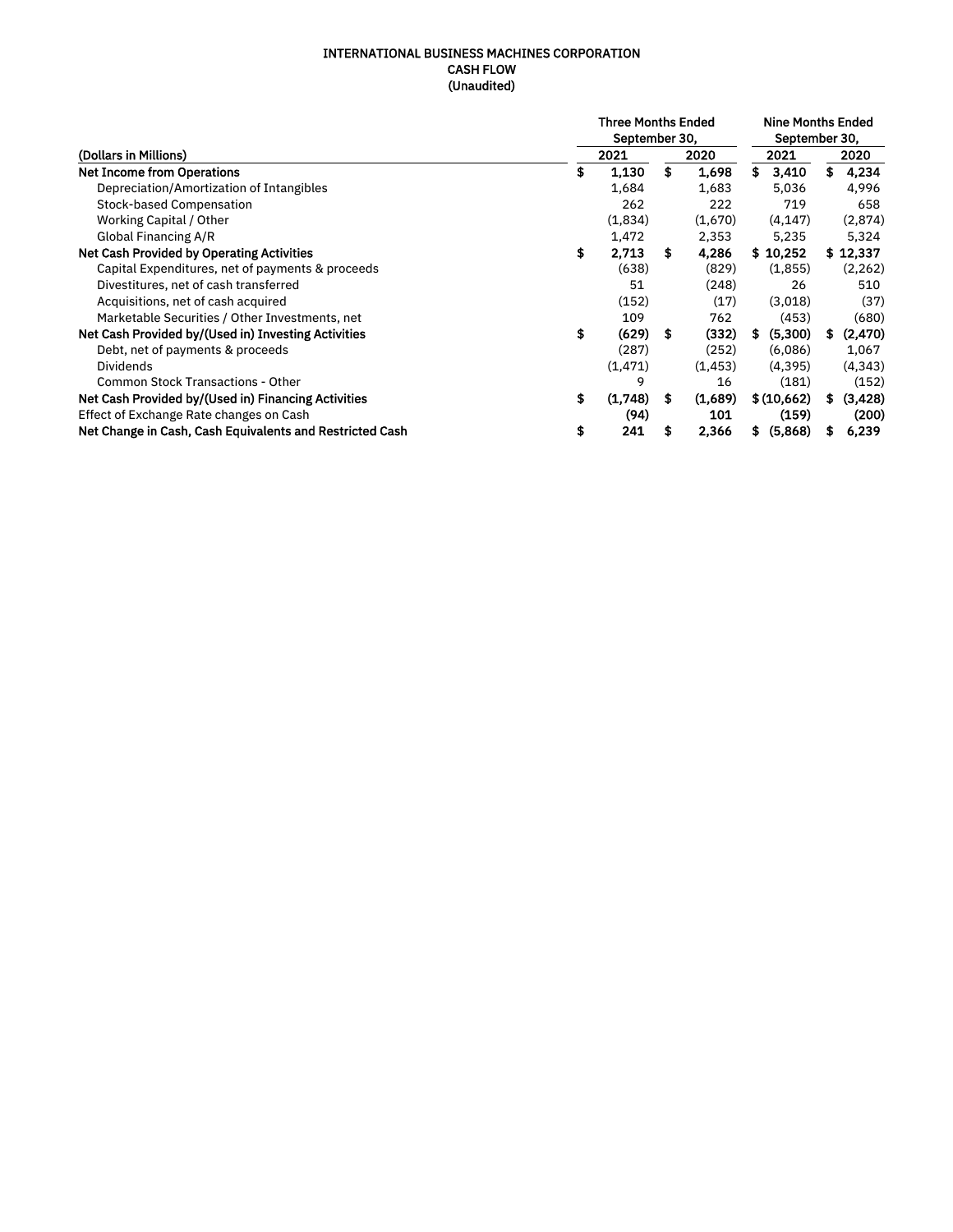#### INTERNATIONAL BUSINESS MACHINES CORPORATION SEGMENT DATA (Unaudited)

|                                                         | Three Months Ended September 30, 2021 |                                  |    |                                              |                                                |        |    |                |    |                            |  |  |  |  |  |
|---------------------------------------------------------|---------------------------------------|----------------------------------|----|----------------------------------------------|------------------------------------------------|--------|----|----------------|----|----------------------------|--|--|--|--|--|
| (Dollars in Millions)                                   |                                       | Cloud &<br>Cognitive<br>Software |    | Global<br><b>Business</b><br><b>Services</b> | Global<br><b>Technology</b><br><b>Services</b> |        |    | <b>Systems</b> |    | Global<br><b>Financing</b> |  |  |  |  |  |
| Revenue                                                 |                                       |                                  |    |                                              |                                                |        |    |                |    |                            |  |  |  |  |  |
| External                                                | \$                                    | 5,692                            | \$ | 4,427                                        | \$                                             | 6,154  | \$ | 1,107          | \$ | 220                        |  |  |  |  |  |
| Internal                                                |                                       | 764                              |    | 53                                           |                                                | 317    |    | 176            |    | 153                        |  |  |  |  |  |
| <b>Total Segment Revenue</b>                            | \$                                    | 6,456                            | \$ | 4,480                                        | \$                                             | 6,471  | \$ | 1,283          | \$ | 373                        |  |  |  |  |  |
| <b>Pre-tax Income/(Loss) from Continuing Operations</b> |                                       | 1,675                            |    | 587                                          |                                                | 383    |    | (207)          |    | 206                        |  |  |  |  |  |
| <b>Pre-tax Margin</b>                                   |                                       | 25.9 %                           |    | 13.1 %                                       |                                                | 5.9%   |    | $(16.1)\%$     |    | 55.1 %                     |  |  |  |  |  |
| <b>Change YTY Revenue - External</b>                    |                                       | 2.5%                             |    | 11.6 %                                       |                                                | (4.8)% |    | $(11.9)\%$     |    | $(19.2)\%$                 |  |  |  |  |  |
| Change YTY Revenue - External @constant currency        |                                       | 1.9 %                            |    | 11.0 %                                       |                                                | (5.4)% |    | $(12.4)\%$     |    | $(19.8)\%$                 |  |  |  |  |  |

|                                                         | Three Months Ended September 30, 2020 |                                         |    |                                              |    |                                                |    |                |    |                            |  |  |  |  |
|---------------------------------------------------------|---------------------------------------|-----------------------------------------|----|----------------------------------------------|----|------------------------------------------------|----|----------------|----|----------------------------|--|--|--|--|
| (Dollars in Millions)                                   |                                       | Cloud &<br>Cognitive<br><b>Software</b> |    | Global<br><b>Business</b><br><b>Services</b> |    | Global<br><b>Technology</b><br><b>Services</b> |    | <b>Systems</b> |    | Global<br><b>Financing</b> |  |  |  |  |
| Revenue                                                 |                                       |                                         |    |                                              |    |                                                |    |                |    |                            |  |  |  |  |
| External                                                | \$                                    | 5.553                                   | \$ | 3,965                                        | \$ | 6,462                                          | \$ | 1,257          | \$ | 273                        |  |  |  |  |
| Internal                                                |                                       | 875                                     |    | 49                                           |    | 312                                            |    | 240            |    | 208                        |  |  |  |  |
| <b>Total Segment Revenue</b>                            | \$                                    | 6,428                                   | \$ | 4.014                                        | \$ | 6,774                                          | \$ | 1.497          | \$ | 480                        |  |  |  |  |
| <b>Pre-tax Income/(Loss) from Continuing Operations</b> |                                       | 1,834                                   |    | 570                                          |    | 399                                            |    | (37)           |    | 196                        |  |  |  |  |
| Pre-tax Margin                                          |                                       | 28.5 %                                  |    | 14.2 %                                       |    | 5.9 %                                          |    | (2.5)%         |    | 40.7 %                     |  |  |  |  |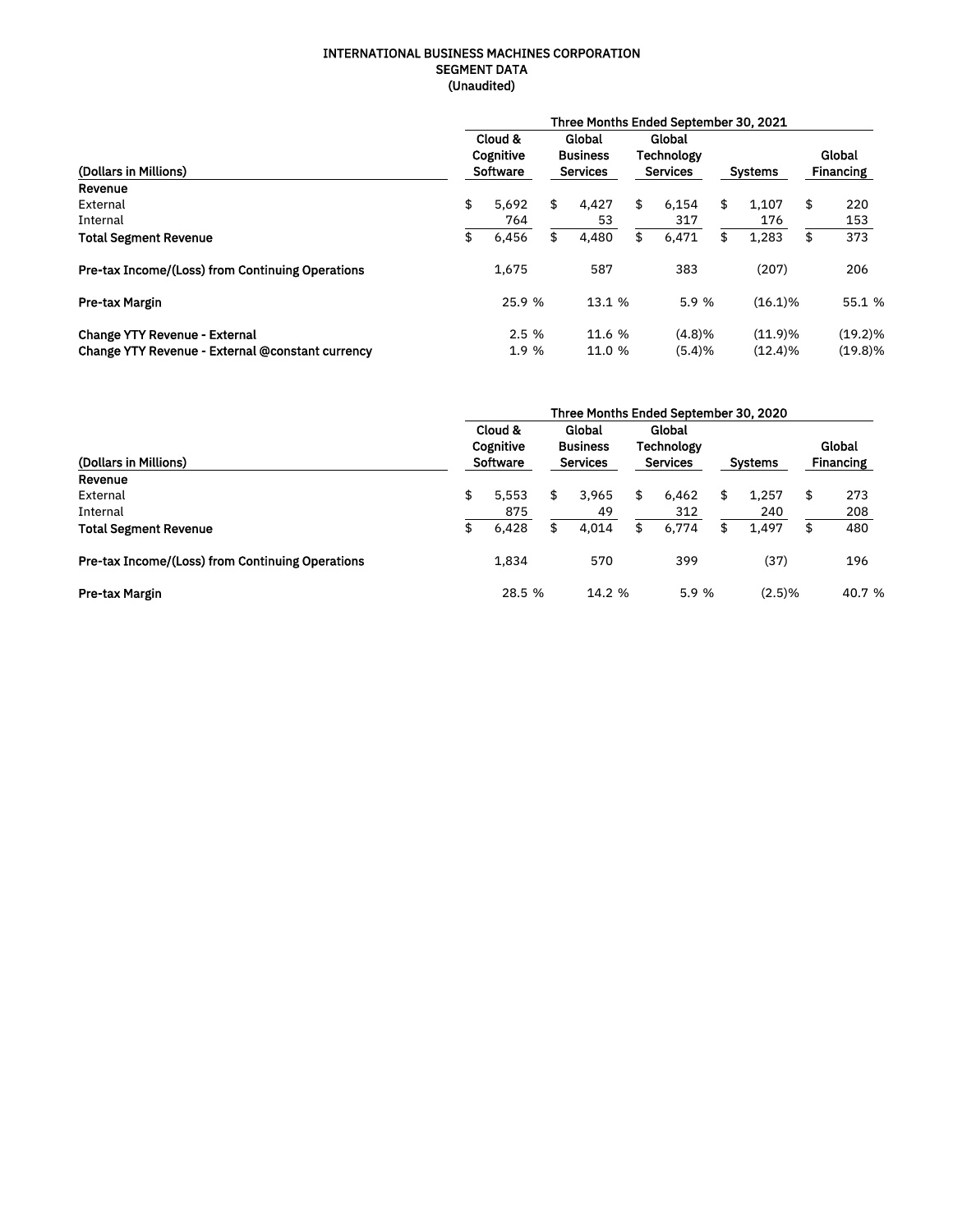#### INTERNATIONAL BUSINESS MACHINES CORPORATION SEGMENT DATA (Unaudited)

|                                                         | Nine Months Ended September 30, 2021 |                                  |                                              |        |                                         |        |    |                |    |                            |  |  |  |  |  |
|---------------------------------------------------------|--------------------------------------|----------------------------------|----------------------------------------------|--------|-----------------------------------------|--------|----|----------------|----|----------------------------|--|--|--|--|--|
| (Dollars in Millions)                                   |                                      | Cloud &<br>Cognitive<br>Software | Global<br><b>Business</b><br><b>Services</b> |        | Global<br>Technology<br><b>Services</b> |        |    | <b>Systems</b> |    | Global<br><b>Financing</b> |  |  |  |  |  |
| Revenue                                                 |                                      |                                  |                                              |        |                                         |        |    |                |    |                            |  |  |  |  |  |
| External                                                | \$                                   | 17.227                           | \$                                           | 13.002 | \$                                      | 18.866 | \$ | 4.251          | \$ | 702                        |  |  |  |  |  |
| Internal                                                |                                      | 2,322                            |                                              | 166    |                                         | 956    |    | 606            |    | 581                        |  |  |  |  |  |
| <b>Total Segment Revenue</b>                            | \$                                   | 19.549                           | \$                                           | 13.168 | \$                                      | 19.822 | \$ | 4,857          | \$ | 1,283                      |  |  |  |  |  |
| <b>Pre-tax Income/(Loss) from Continuing Operations</b> |                                      | 4,822                            |                                              | 1,349  |                                         | 903    |    | (33)           |    | 618                        |  |  |  |  |  |
| <b>Pre-tax Margin</b>                                   |                                      | 24.7 %                           |                                              | 10.2 % |                                         | 4.6 %  |    | (0.7)%         |    | 48.1 %                     |  |  |  |  |  |
| <b>Change YTY Revenue - External</b>                    |                                      | 4.2%                             |                                              | 8.4 %  |                                         | (2.0)% |    | (5.1)%         |    | $(16.2)\%$                 |  |  |  |  |  |
| Change YTY Revenue - External @constant currency        |                                      | 1.7%                             |                                              | 5.5%   |                                         | (4.9)% |    | (7.0)%         |    | $(18.0)\%$                 |  |  |  |  |  |

|                                                         | Nine Months Ended September 30, 2020 |                                         |    |                                              |    |                                                |    |                |    |                            |  |  |  |  |  |
|---------------------------------------------------------|--------------------------------------|-----------------------------------------|----|----------------------------------------------|----|------------------------------------------------|----|----------------|----|----------------------------|--|--|--|--|--|
| (Dollars in Millions)                                   |                                      | Cloud &<br>Cognitive<br><b>Software</b> |    | Global<br><b>Business</b><br><b>Services</b> |    | Global<br><b>Technology</b><br><b>Services</b> |    | <b>Systems</b> |    | Global<br><b>Financing</b> |  |  |  |  |  |
| Revenue                                                 |                                      |                                         |    |                                              |    |                                                |    |                |    |                            |  |  |  |  |  |
| External                                                | \$                                   | 16.540                                  | \$ | 11,992                                       | \$ | 19.245                                         | \$ | 4,477          | \$ | 837                        |  |  |  |  |  |
| Internal                                                |                                      | 2,431                                   |    | 150                                          |    | 911                                            |    | 628            |    | 660                        |  |  |  |  |  |
| <b>Total Segment Revenue</b>                            | \$                                   | 18.971                                  | \$ | 12.142                                       | \$ | 20.155                                         | \$ | 5,106          | £  | 1,497                      |  |  |  |  |  |
| <b>Pre-tax Income/(Loss) from Continuing Operations</b> |                                      | 4.475                                   |    | 1.203                                        |    | 471                                            |    | (7)            |    | 566                        |  |  |  |  |  |
| Pre-tax Margin                                          |                                      | 23.6 %                                  |    | 9.9 %                                        |    | 2.3%                                           |    | $(0.1)$ %      |    | 37.8 %                     |  |  |  |  |  |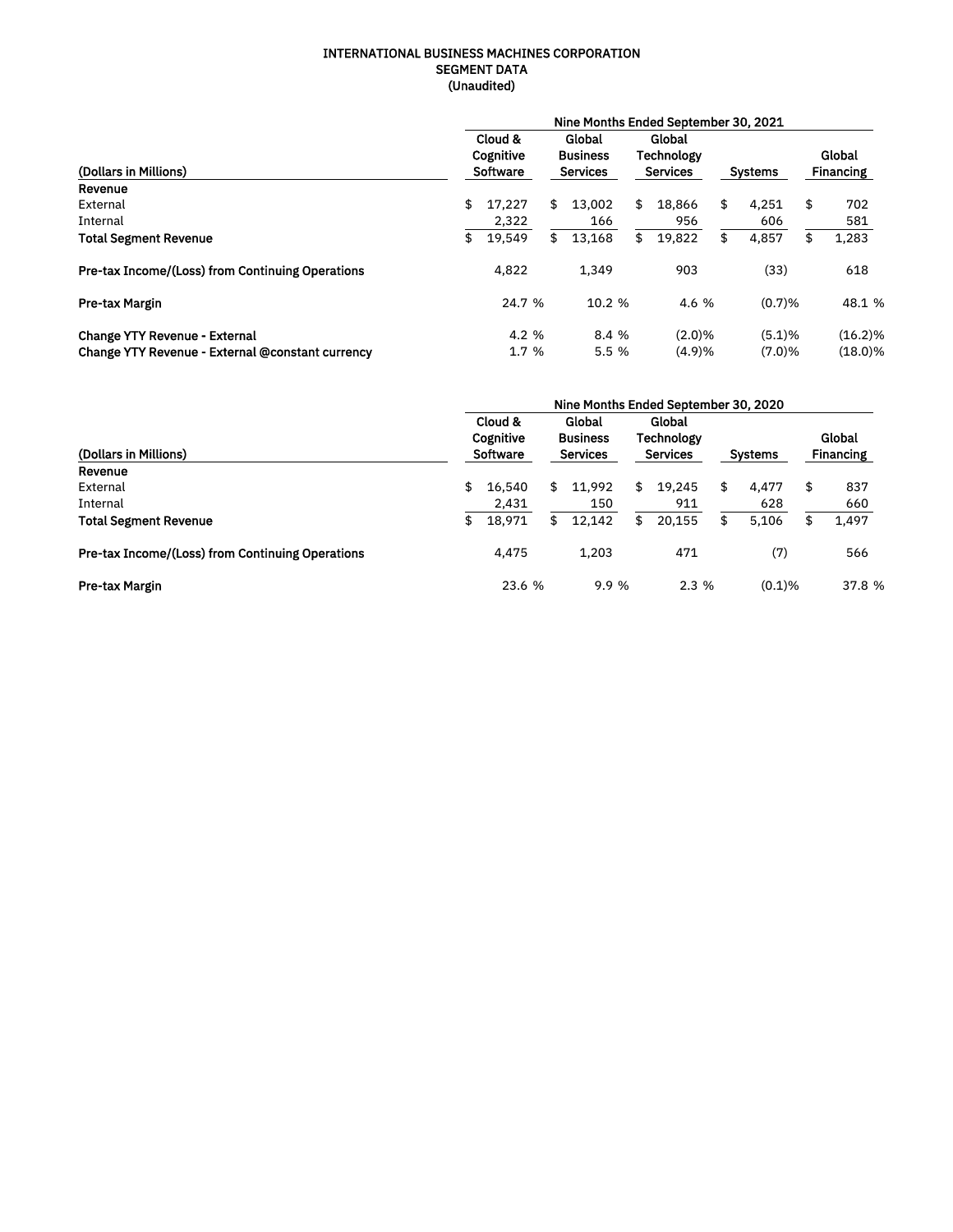#### INTERNATIONAL BUSINESS MACHINES CORPORATION U.S. GAAP TO OPERATING (Non-GAAP) RESULTS RECONCILIATION (Unaudited; Dollars in millions except per share amounts)

|                                     | Three Months Ended September 30, 2021<br><b>Continuing Operations</b> |             |    |                                                       |     |                                                             |    |                                 |                                                  |    |                                |  |  |  |
|-------------------------------------|-----------------------------------------------------------------------|-------------|----|-------------------------------------------------------|-----|-------------------------------------------------------------|----|---------------------------------|--------------------------------------------------|----|--------------------------------|--|--|--|
|                                     |                                                                       | <b>GAAP</b> |    | Acquisition-<br>Related<br>Adjustments <sup>(1)</sup> |     | <b>Retirement-</b><br>Related<br>Adjustments <sup>(2)</sup> |    | Tax<br>Reform<br><b>Impacts</b> | Separation-<br>Related<br>Charges <sup>(4)</sup> |    | <b>Operating</b><br>(Non-GAAP) |  |  |  |
| <b>Gross Profit</b>                 | \$                                                                    | 8,171       | \$ | 184                                                   | \$. |                                                             | \$ | \$                              | 108                                              | \$ | 8,463                          |  |  |  |
| Gross Profit Margin                 |                                                                       | 46.4 %      |    | $1.0$ Pts                                             |     | $-$ Pts                                                     |    | $-$ Pts                         | 0.6 Pts                                          |    | 48.0 %                         |  |  |  |
| <b>S, G&amp;A</b>                   |                                                                       | 4,860       |    | (293)                                                 |     |                                                             |    |                                 | (169)                                            |    | 4,398                          |  |  |  |
| R,D&E                               |                                                                       | 1,621       |    |                                                       |     |                                                             |    |                                 | (1)                                              |    | 1,620                          |  |  |  |
| Other (Income) & Expense            |                                                                       | 234         |    | (1)                                                   |     | (328)                                                       |    |                                 |                                                  |    | (94)                           |  |  |  |
| <b>Interest Expense</b>             |                                                                       | 291         |    |                                                       |     |                                                             |    |                                 |                                                  |    | 291                            |  |  |  |
| Total Expense & Other (Income)      |                                                                       | 6,852       |    | (294)                                                 |     | (328)                                                       |    |                                 | (169)                                            |    | 6,061                          |  |  |  |
| Pre-tax Income from Continuing      |                                                                       |             |    |                                                       |     |                                                             |    |                                 |                                                  |    |                                |  |  |  |
| Operations                          |                                                                       | 1,319       |    | 478                                                   |     | 328                                                         |    |                                 | 277                                              |    | 2,402                          |  |  |  |
| Pre-tax Income Margin from          |                                                                       |             |    |                                                       |     |                                                             |    |                                 |                                                  |    |                                |  |  |  |
| <b>Continuing Operations</b>        |                                                                       | 7.5 %       |    | 2.7 Pts                                               |     | $1.9$ Pts                                                   |    | $-$ Pts                         | $1.6$ Pts                                        |    | 13.6 %                         |  |  |  |
| Provision for/(Benefit from) Income |                                                                       |             |    |                                                       |     |                                                             |    |                                 |                                                  |    |                                |  |  |  |
| Taxes <sup>(3)</sup>                |                                                                       | 188         |    | 103                                                   |     | 57                                                          |    |                                 | (233)                                            |    | 115                            |  |  |  |
| <b>Effective Tax Rate</b>           |                                                                       | 14.3 %      |    | $1.5$ Pts                                             |     | 0.4 Pts                                                     |    | $-$ Pts                         | $(11.4)$ Pts                                     |    | 4.8 %                          |  |  |  |
| Income from Continuing Operations   |                                                                       | 1,130       |    | 375                                                   |     | 271                                                         |    |                                 | 510                                              |    | 2,286                          |  |  |  |
| Income Margin from Continuing       |                                                                       |             |    |                                                       |     |                                                             |    |                                 |                                                  |    |                                |  |  |  |
| Operations                          |                                                                       | 6.4%        |    | 2.1 Pts                                               |     | $1.5$ Pts                                                   |    | $-$ Pts                         | 2.9 Pts                                          |    | 13.0 %                         |  |  |  |
| Diluted Earnings/(Loss) Per Share:  |                                                                       |             |    |                                                       |     |                                                             |    |                                 |                                                  |    |                                |  |  |  |
| <b>Continuing Operations</b>        | \$                                                                    | 1.25        | \$ | 0.41                                                  | \$  | 0.30                                                        | \$ | \$                              | 0.56                                             | \$ | 2.52                           |  |  |  |

#### Three Months Ended September 30, 2020 Continuing Operations

|                                    | <b>GAAP</b> |        | Acquisition-<br>Related<br>Adjustments <sup>(1)</sup> | <b>Retirement-</b><br>Related<br>Adjustments <sup>(2)</sup> | Tax<br>Reform<br><b>Impacts</b> | Separation-<br><b>Related</b><br>Charges <sup>(4)</sup> |         | <b>Operating</b><br>(Non-GAAP) |
|------------------------------------|-------------|--------|-------------------------------------------------------|-------------------------------------------------------------|---------------------------------|---------------------------------------------------------|---------|--------------------------------|
| <b>Gross Profit</b>                | \$          | 8,430  | \$<br>180                                             | \$                                                          | \$                              | \$                                                      |         | \$<br>8,610                    |
| Gross Profit Margin                |             | 48.0 % | $1.0$ Pts                                             | $-$ Pts                                                     | $-$ Pts                         |                                                         | $-$ Pts | 49.0 %                         |
| <b>S, G&amp;A</b>                  |             | 4,647  | (279)                                                 |                                                             |                                 |                                                         |         | 4,367                          |
| R,D&E                              |             | 1,515  |                                                       |                                                             |                                 |                                                         |         | 1,515                          |
| Other (Income) & Expense           |             | 253    | (1)                                                   | (291)                                                       |                                 |                                                         |         | (39)                           |
| <b>Interest Expense</b>            |             | 323    |                                                       |                                                             |                                 |                                                         |         | 323                            |
| Total Expense & Other (Income)     |             | 6,603  | (280)                                                 | (291)                                                       |                                 |                                                         |         | 6,032                          |
| Pre-tax Income/(Loss) from         |             |        |                                                       |                                                             |                                 |                                                         |         |                                |
| <b>Continuing Operations</b>       |             | 1,827  | 460                                                   | 291                                                         |                                 |                                                         |         | 2,578                          |
| Pre-tax Income Margin from         |             |        |                                                       |                                                             |                                 |                                                         |         |                                |
| <b>Continuing Operations</b>       |             | 10.4 % | 2.6 Pts                                               | 1.7 Pts                                                     | $-$ Pts                         |                                                         | $-$ Pts | 14.7 %                         |
| Provision for/(Benefit from)       |             |        |                                                       |                                                             |                                 |                                                         |         |                                |
| Income Taxes <sup>(3)</sup>        |             | 128    | 102                                                   | 54                                                          | (21)                            |                                                         |         | 263                            |
| <b>Effective Tax Rate</b>          |             | 7.0 %  | 2.7 Pts                                               | $1.3$ Pts                                                   | $(0.8)$ Pts                     |                                                         | - Pts   | 10.2 %                         |
| <b>Income from Continuing</b>      |             |        |                                                       |                                                             |                                 |                                                         |         |                                |
| Operations                         |             | 1,698  | 358                                                   | 237                                                         | 21                              |                                                         |         | 2,315                          |
| Income Margin from Continuing      |             |        |                                                       |                                                             |                                 |                                                         |         |                                |
| Operations                         |             | 9.7 %  | 2.0 Pts                                               | 1.4 Pts                                                     | 0.1 Pts                         |                                                         | $-$ Pts | 13.2 %                         |
| Diluted Earnings/(Loss) Per Share: |             |        |                                                       |                                                             |                                 |                                                         |         |                                |
| <b>Continuing Operations</b>       | \$          | 1.89   | \$<br>0.40                                            | \$<br>0.26                                                  | \$<br>0.03                      | \$                                                      |         | \$<br>2.58                     |

(1) Includes amortization of purchased intangible assets, in process R&D, transaction costs, applicable restructuring and related expenses, tax charges related to acquisition integration and pre-closing charges, such as financing costs.

(2) Includes amortization of prior service costs, interest cost, expected return on plan assets, amortized actuarial gains/losses, the impacts of any plan curtailments/settlements and pension insolvency costs and other costs.

(3) Tax impact on operating (non-GAAP) pre-tax income from continuing operations is calculated under the same accounting principles applied to the As Reported pre-tax income under ASC 740, which employs an annual effective tax rate method to the results.

(4) Kyndryl separation charges primarily relate to transaction and third-party support costs, business separation and applicable employee retention fees, pension settlements and related tax separation charges.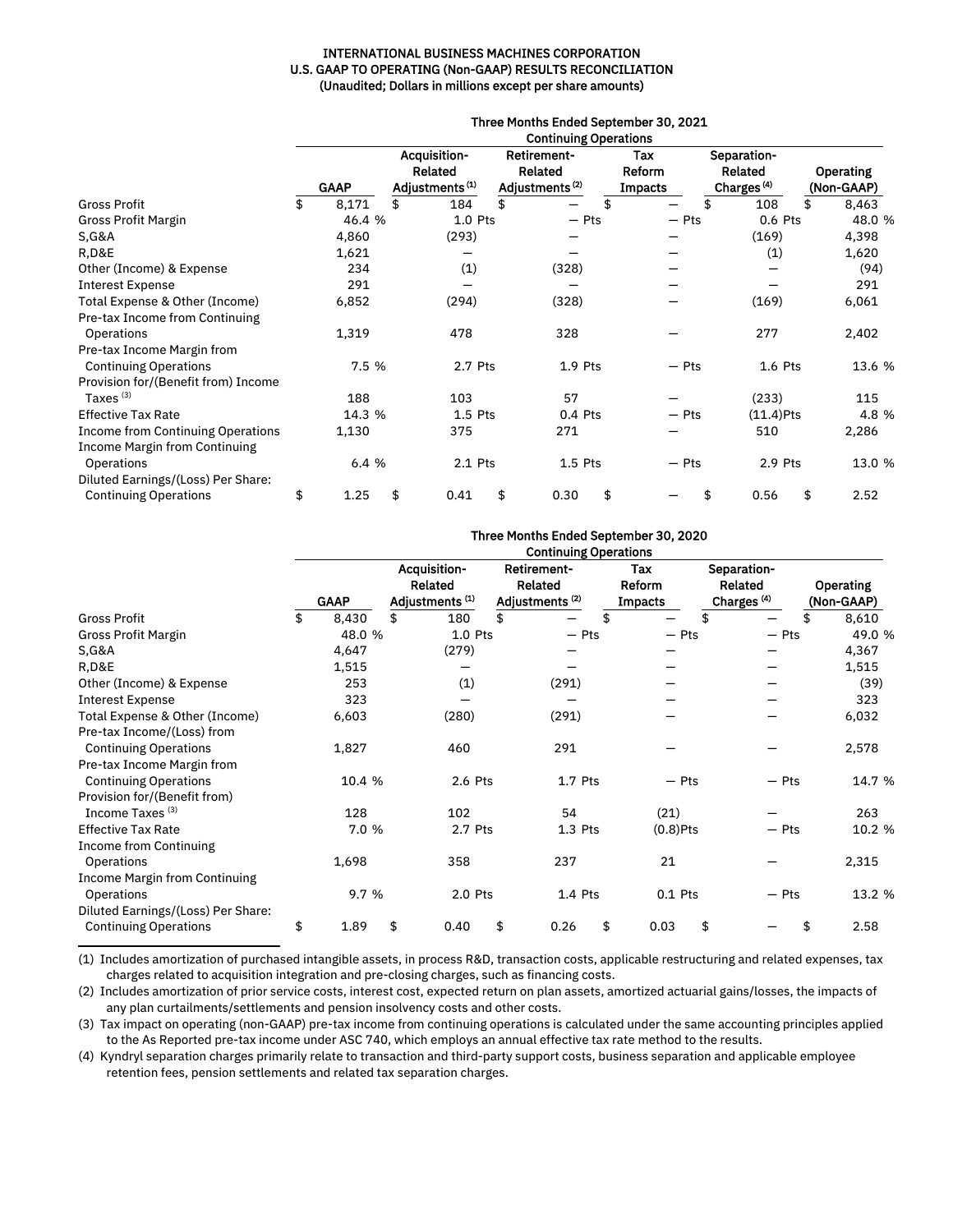#### INTERNATIONAL BUSINESS MACHINES CORPORATION U.S. GAAP TO OPERATING (Non-GAAP) RESULTS RECONCILIATION (Unaudited; Dollars in millions except per share amounts)

|                                      | Nine Months Ended September 30, 2021<br><b>Continuing Operations</b> |             |    |                                                              |    |                                                                    |    |                                 |                                                  |    |                                |  |  |  |
|--------------------------------------|----------------------------------------------------------------------|-------------|----|--------------------------------------------------------------|----|--------------------------------------------------------------------|----|---------------------------------|--------------------------------------------------|----|--------------------------------|--|--|--|
|                                      |                                                                      | <b>GAAP</b> |    | Acquisition-<br><b>Related</b><br>Adjustments <sup>(1)</sup> |    | <b>Retirement-</b><br><b>Related</b><br>Adjustments <sup>(2)</sup> |    | Tax<br>Reform<br><b>Impacts</b> | Separation-<br>Related<br>Charges <sup>(4)</sup> |    | <b>Operating</b><br>(Non-GAAP) |  |  |  |
| <b>Gross Profit</b>                  | \$                                                                   | 25,379      | \$ | 540                                                          | \$ |                                                                    | \$ |                                 | \$<br>168                                        | \$ | 26,087                         |  |  |  |
| Gross Profit Margin                  |                                                                      | 46.9 %      |    | $1.0$ Pts                                                    |    | $-$ Pts                                                            |    | $-$ Pts                         | 0.3 Pts                                          |    | 48.2 %                         |  |  |  |
| <b>S, G&amp;A</b>                    |                                                                      | 15,368      |    | (884)                                                        |    |                                                                    |    |                                 | (343)                                            |    | 14,141                         |  |  |  |
| R,D&E                                |                                                                      | 4,907       |    |                                                              |    |                                                                    |    |                                 | (1)                                              |    | 4,906                          |  |  |  |
| Other (Income) & Expense             |                                                                      | 911         |    | (2)                                                          |    | (998)                                                              |    |                                 |                                                  |    | (90)                           |  |  |  |
| <b>Interest Expense</b>              |                                                                      | 852         |    |                                                              |    |                                                                    |    |                                 |                                                  |    | 852                            |  |  |  |
| Total Expense & Other (Income)       |                                                                      | 21,603      |    | (886)                                                        |    | (998)                                                              |    |                                 | (344)                                            |    | 19,374                         |  |  |  |
| Pre-tax Income from Continuing       |                                                                      |             |    |                                                              |    |                                                                    |    |                                 |                                                  |    |                                |  |  |  |
| Operations                           |                                                                      | 3,776       |    | 1,426                                                        |    | 998                                                                |    |                                 | 513                                              |    | 6,713                          |  |  |  |
| Pre-tax Income Margin from           |                                                                      |             |    |                                                              |    |                                                                    |    |                                 |                                                  |    |                                |  |  |  |
| <b>Continuing Operations</b>         |                                                                      | 7.0 %       |    | 2.6 Pts                                                      |    | $1.8$ Pts                                                          |    | $-$ Pts                         | $0.9$ Pts                                        |    | 12.4 %                         |  |  |  |
| Provision for/(Benefit from)         |                                                                      |             |    |                                                              |    |                                                                    |    |                                 |                                                  |    |                                |  |  |  |
| Income Taxes <sup>(3)</sup>          |                                                                      | 365         |    | 344                                                          |    | 185                                                                |    | 6                               | (174)                                            |    | 725                            |  |  |  |
| <b>Effective Tax Rate</b>            |                                                                      | 9.7 %       |    | 3.1 Pts                                                      |    | $1.3$ Pts                                                          |    | $0.1$ Pts                       | $(3.3)$ Pts                                      |    | 10.8 %                         |  |  |  |
| <b>Income from Continuing</b>        |                                                                      |             |    |                                                              |    |                                                                    |    |                                 |                                                  |    |                                |  |  |  |
| Operations                           |                                                                      | 3,411       |    | 1,082                                                        |    | 813                                                                |    | (6)                             | 687                                              |    | 5,988                          |  |  |  |
| <b>Income Margin from Continuing</b> |                                                                      |             |    |                                                              |    |                                                                    |    |                                 |                                                  |    |                                |  |  |  |
| Operations                           |                                                                      | 6.3 %       |    | 2.0 Pts                                                      |    | $1.5$ Pts                                                          |    | $(0.0)$ Pts                     | $1.3$ Pts                                        |    | 11.1 %                         |  |  |  |
| Diluted Earnings/(Loss) Per Share:   |                                                                      |             |    |                                                              |    |                                                                    |    |                                 |                                                  |    |                                |  |  |  |
| <b>Continuing Operations</b>         | \$                                                                   | 3.77        | \$ | 1.20                                                         | \$ | 0.90                                                               | \$ | \$<br>(0.01)                    | 0.76                                             | \$ | 6.62                           |  |  |  |

|                                                                  | Nine Months Ended September 30, 2020<br><b>Continuing Operations</b> |             |    |                                                                     |    |                                                                    |    |                                 |                                                  |         |                                |
|------------------------------------------------------------------|----------------------------------------------------------------------|-------------|----|---------------------------------------------------------------------|----|--------------------------------------------------------------------|----|---------------------------------|--------------------------------------------------|---------|--------------------------------|
|                                                                  |                                                                      | <b>GAAP</b> |    | <b>Acquisition-</b><br><b>Related</b><br>Adjustments <sup>(1)</sup> |    | <b>Retirement-</b><br><b>Related</b><br>Adjustments <sup>(2)</sup> |    | Tax<br>Reform<br><b>Impacts</b> | Separation-<br>Related<br>Charges <sup>(4)</sup> |         | <b>Operating</b><br>(Non-GAAP) |
| <b>Gross Profit</b>                                              | \$                                                                   | 25,052      | \$ | 556                                                                 | \$ |                                                                    | \$ |                                 | \$                                               |         | \$<br>25,608                   |
| Gross Profit Margin                                              |                                                                      | 47.0 %      |    | 1.0 Pts                                                             |    | $-$ Pts                                                            |    | $-$ Pts                         |                                                  | $-$ Pts | 48.1 %                         |
| <b>S, G&amp;A</b>                                                |                                                                      | 15,849      |    | (849)                                                               |    |                                                                    |    |                                 |                                                  |         | 15,000                         |
| R,D&E                                                            |                                                                      | 4,722       |    |                                                                     |    |                                                                    |    |                                 |                                                  |         | 4,722                          |
| Other (Income) & Expense                                         |                                                                      | 614         |    | (2)                                                                 |    | (829)                                                              |    |                                 |                                                  |         | (217)                          |
| <b>Interest Expense</b>                                          |                                                                      | 971         |    |                                                                     |    |                                                                    |    |                                 |                                                  |         | 971                            |
| Total Expense & Other (Income)<br>Pre-tax Income from Continuing |                                                                      | 21,704      |    | (851)                                                               |    | (829)                                                              |    |                                 |                                                  |         | 20,024                         |
| Operations                                                       |                                                                      | 3,348       |    | 1,407                                                               |    | 829                                                                |    |                                 |                                                  |         | 5,584                          |
| Pre-tax Income Margin from                                       |                                                                      |             |    |                                                                     |    |                                                                    |    |                                 |                                                  |         |                                |
| <b>Continuing Operations</b><br>Provision for/(Benefit from)     |                                                                      | 6.3 %       |    | 2.6 Pts                                                             |    | $1.6$ Pts                                                          |    | $-$ Pts                         |                                                  | $-$ Pts | 10.5 %                         |
| Income Taxes <sup>(3)</sup>                                      |                                                                      | (888)       |    | 312                                                                 |    | 119                                                                |    | 128                             |                                                  |         | (329)                          |
| <b>Effective Tax Rate</b>                                        |                                                                      | $(26.5)\%$  |    | 12.3 Pts                                                            |    | 6.1 Pts                                                            |    | 2.3 Pts                         |                                                  | $-$ Pts | (5.9)%                         |
| Income from Continuing                                           |                                                                      |             |    |                                                                     |    |                                                                    |    |                                 |                                                  |         |                                |
| Operations                                                       |                                                                      | 4,237       |    | 1,095                                                               |    | 710                                                                |    | (128)                           |                                                  |         | 5,913                          |
| <b>Income Margin from Continuing</b>                             |                                                                      |             |    |                                                                     |    |                                                                    |    |                                 |                                                  |         |                                |
| Operations                                                       |                                                                      | 8.0 %       |    | 2.1 Pts                                                             |    | $1.3$ Pts                                                          |    | $(0.2)$ Pts                     |                                                  | — Pts   | 11.1 %                         |
| Diluted Earnings/(Loss) Per Share:                               |                                                                      |             |    |                                                                     |    |                                                                    |    |                                 |                                                  |         |                                |
| <b>Continuing Operations</b>                                     | \$                                                                   | 4.72        | \$ | 1.23                                                                | \$ | \$<br>0.79                                                         |    | \$<br>(0.14)                    |                                                  |         | \$<br>6.60                     |

(1) Includes amortization of purchased intangible assets, in process R&D, transaction costs, applicable restructuring and related expenses, tax charges related to acquisition integration and pre-closing charges, such as financing costs.

(2) Includes amortization of prior service costs, interest cost, expected return on plan assets, amortized actuarial gains/losses, the impacts of any plan curtailments/settlements and pension insolvency costs and other costs.

(3) Tax impact on operating (non-GAAP) pre-tax income from continuing operations is calculated under the same accounting principles applied to the As Reported pre-tax income under ASC 740, which employs an annual effective tax rate method to the results.

(4) Kyndryl separation charges primarily relate to transaction and third-party support costs, business separation and applicable employee retention fees, pension settlements and related tax separation charges.